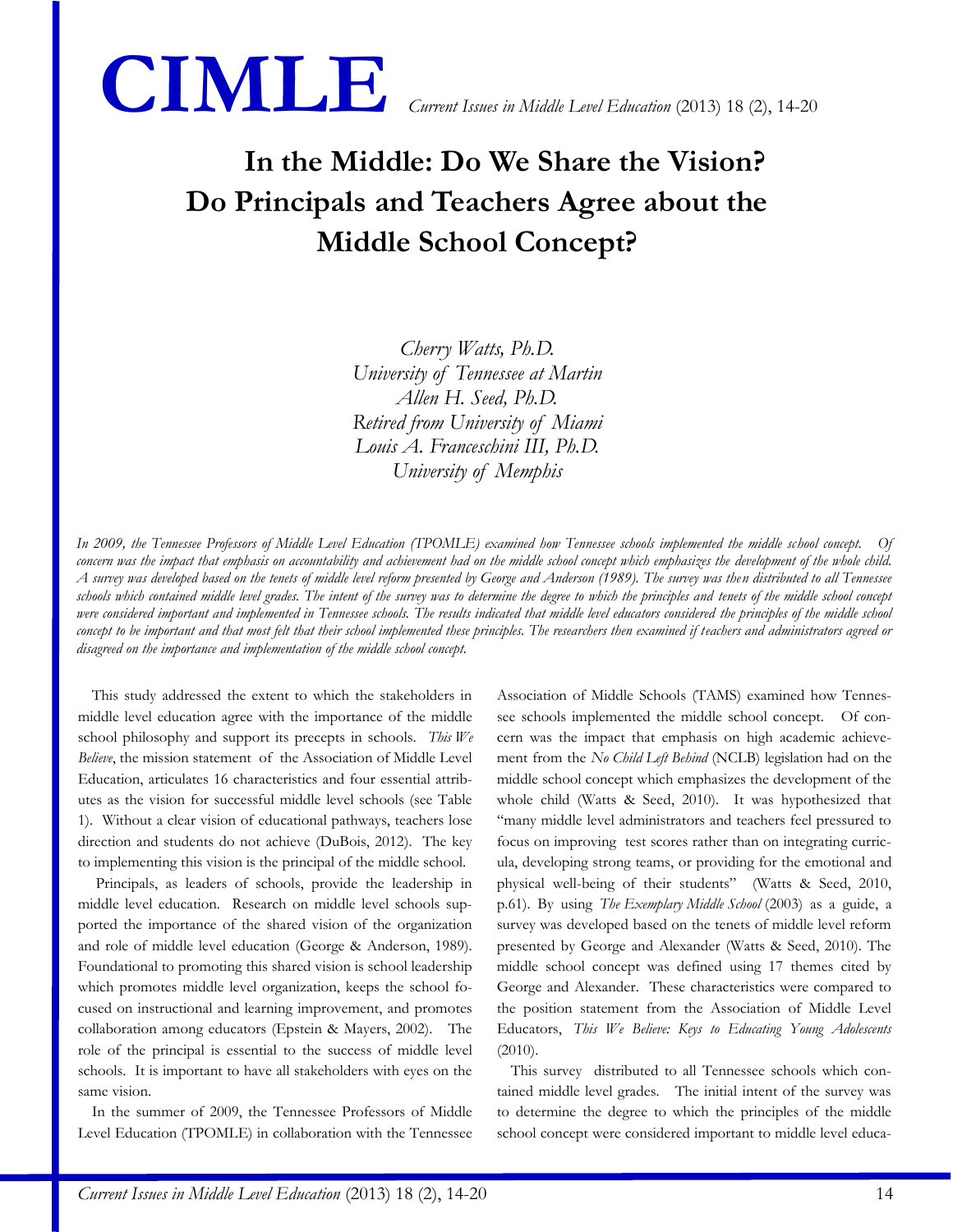tors (Watts & Seed, 2010). The second area of interest was the "degree to which those concepts are implemented into the respondents' school settings" (Watts & Seed, 2010, p. 62). The results generally indicated that middle level educators considered the principles of the middle school concept to be important; the second set of results indicated that these middle level educators felt that their school implemented these principles (Watts & Seed, 2010).

#### **Table 1**

# **Characteristics Compared**

| <b>Exemplary Middle School Characteristics</b>                                                                                                                                                                                                                                                                                                                                                                                                                                                                                                                                                                                  | This We Believe Characteristics (2010, p. 2-3)                                                                                                                                                                                                                                                                                                                                                                                                                                                                                                                                                                                                                                                                                                                                                                                                 |
|---------------------------------------------------------------------------------------------------------------------------------------------------------------------------------------------------------------------------------------------------------------------------------------------------------------------------------------------------------------------------------------------------------------------------------------------------------------------------------------------------------------------------------------------------------------------------------------------------------------------------------|------------------------------------------------------------------------------------------------------------------------------------------------------------------------------------------------------------------------------------------------------------------------------------------------------------------------------------------------------------------------------------------------------------------------------------------------------------------------------------------------------------------------------------------------------------------------------------------------------------------------------------------------------------------------------------------------------------------------------------------------------------------------------------------------------------------------------------------------|
| Curricular                                                                                                                                                                                                                                                                                                                                                                                                                                                                                                                                                                                                                      | Curriculum, Instruction, and Assessment Characteristics                                                                                                                                                                                                                                                                                                                                                                                                                                                                                                                                                                                                                                                                                                                                                                                        |
| Curricula that integrate multiple academic disciplines                                                                                                                                                                                                                                                                                                                                                                                                                                                                                                                                                                          | Educators value young adolescents and are prepared to teach<br>$\bullet$                                                                                                                                                                                                                                                                                                                                                                                                                                                                                                                                                                                                                                                                                                                                                                       |
| Articulation of middle level curricula with high school<br>$\bullet$                                                                                                                                                                                                                                                                                                                                                                                                                                                                                                                                                            | them.                                                                                                                                                                                                                                                                                                                                                                                                                                                                                                                                                                                                                                                                                                                                                                                                                                          |
| curricula/expectations                                                                                                                                                                                                                                                                                                                                                                                                                                                                                                                                                                                                          | Students and teachers are engaged in active, purposeful learn-<br>$\bullet$                                                                                                                                                                                                                                                                                                                                                                                                                                                                                                                                                                                                                                                                                                                                                                    |
| Exploratory/encore courses in the arts, athletics, or<br>$\bullet$                                                                                                                                                                                                                                                                                                                                                                                                                                                                                                                                                              | ing.                                                                                                                                                                                                                                                                                                                                                                                                                                                                                                                                                                                                                                                                                                                                                                                                                                           |
| careers                                                                                                                                                                                                                                                                                                                                                                                                                                                                                                                                                                                                                         | Curriculum is challenging, exploratory, integrative, and relevant.<br>$\bullet$                                                                                                                                                                                                                                                                                                                                                                                                                                                                                                                                                                                                                                                                                                                                                                |
| Emphasis on students' social and emotional growth<br>$\bullet$                                                                                                                                                                                                                                                                                                                                                                                                                                                                                                                                                                  | Educators use multiple learning and teaching approaches.<br>٠                                                                                                                                                                                                                                                                                                                                                                                                                                                                                                                                                                                                                                                                                                                                                                                  |
| Concern for students' health, wellness, and safety                                                                                                                                                                                                                                                                                                                                                                                                                                                                                                                                                                              | Varied and ongoing assessments advance learning as well as<br>$\bullet$                                                                                                                                                                                                                                                                                                                                                                                                                                                                                                                                                                                                                                                                                                                                                                        |
| Shared responsibility for students' literacy and numera-<br>$\bullet$                                                                                                                                                                                                                                                                                                                                                                                                                                                                                                                                                           | measure it.                                                                                                                                                                                                                                                                                                                                                                                                                                                                                                                                                                                                                                                                                                                                                                                                                                    |
| cy skills                                                                                                                                                                                                                                                                                                                                                                                                                                                                                                                                                                                                                       | Leadership and Organization Characteristics                                                                                                                                                                                                                                                                                                                                                                                                                                                                                                                                                                                                                                                                                                                                                                                                    |
| <b>Instructing and Advising</b><br>Teachers specifically interested/trained in working with<br>$\bullet$<br>young adolescents<br>Professional development explicitly focused on the<br>$\bullet$<br>middle school<br>Interdisciplinary teams of teachers having common<br>$\bullet$<br>planning time<br>One or more guidance counselors working intensively<br>$\bullet$<br>with students<br>Assessment that makes use of "real world" tasks<br>٠<br>Flexible scheduling that may span the school day/<br>$\bullet$<br>week/year<br>Heterogeneous and/or multiage student grouping ar-<br>$\bullet$<br>rangements<br>Governance | A shared vision developed by all stakeholders guides every deci-<br>sion.<br>Leaders are committed to and knowledgeable about this age<br>$\bullet$<br>group, educational research, and best practices.<br>Leaders demonstrate courage and collaboration.<br>$\bullet$<br>Ongoing professional development reflects best educational<br>$\bullet$<br>practices.<br>Organizational structures foster purposeful learning and mean-<br>$\bullet$<br>ingful relationships.<br>$\bullet$<br><b>Culture and Community Characteristics</b><br>The school environment is inviting, safe, inclusive, and support-<br>$\bullet$<br>ive of all.<br>Every student's academic and personal development is guided<br>$\bullet$<br>by an adult advocate.<br>Comprehensive guidance and support services meet the needs<br>$\bullet$<br>of young adolescents. |
| Participatory and inclusive decision making processes<br>$\bullet$                                                                                                                                                                                                                                                                                                                                                                                                                                                                                                                                                              |                                                                                                                                                                                                                                                                                                                                                                                                                                                                                                                                                                                                                                                                                                                                                                                                                                                |
| Parental involvement in student learning<br>$\bullet$                                                                                                                                                                                                                                                                                                                                                                                                                                                                                                                                                                           | Health and wellness are supported in curricula, school-wide<br>$\bullet$                                                                                                                                                                                                                                                                                                                                                                                                                                                                                                                                                                                                                                                                                                                                                                       |
| Parental/Community involvement in school govern-<br>$\bullet$                                                                                                                                                                                                                                                                                                                                                                                                                                                                                                                                                                   | programs, and related policies.                                                                                                                                                                                                                                                                                                                                                                                                                                                                                                                                                                                                                                                                                                                                                                                                                |
| ance                                                                                                                                                                                                                                                                                                                                                                                                                                                                                                                                                                                                                            | The school actively involves families in the education of their<br>$\bullet$<br>children.                                                                                                                                                                                                                                                                                                                                                                                                                                                                                                                                                                                                                                                                                                                                                      |
|                                                                                                                                                                                                                                                                                                                                                                                                                                                                                                                                                                                                                                 | The school includes community and business partners.<br>$\bullet$                                                                                                                                                                                                                                                                                                                                                                                                                                                                                                                                                                                                                                                                                                                                                                              |

The survey was distributed to middle level teachers and administrators throughout the state of Tennessee. The researchers also wanted to determine the extent to which teachers and administrators responding to the survey agreed or disagreed on the importance of the middle school concept and the extent to which those concepts are implemented in the respondents' school.

The role of the administrator of middle level schools is extremely important. As stated by Kellough and Kellough (2003), "The effective middle level school principal is well aware of the importance and ramifications, and is a proponent of, the key components of exemplary middle level school organization…" (p. 17). They also asserted that effective principals establish "a collaborative climate in which teachers and students share the responsibility for determining the appropriate use of time and facilities" (p.17).

Recent research confirms the importance of the principal's role in middle level education.

Walker and Slear (2011) reported a positive relationship "between high levels of teacher efficacy and increased student achievement as well as a positive link between principal behavior and teacher efficacy" (p.46). They go on to assert: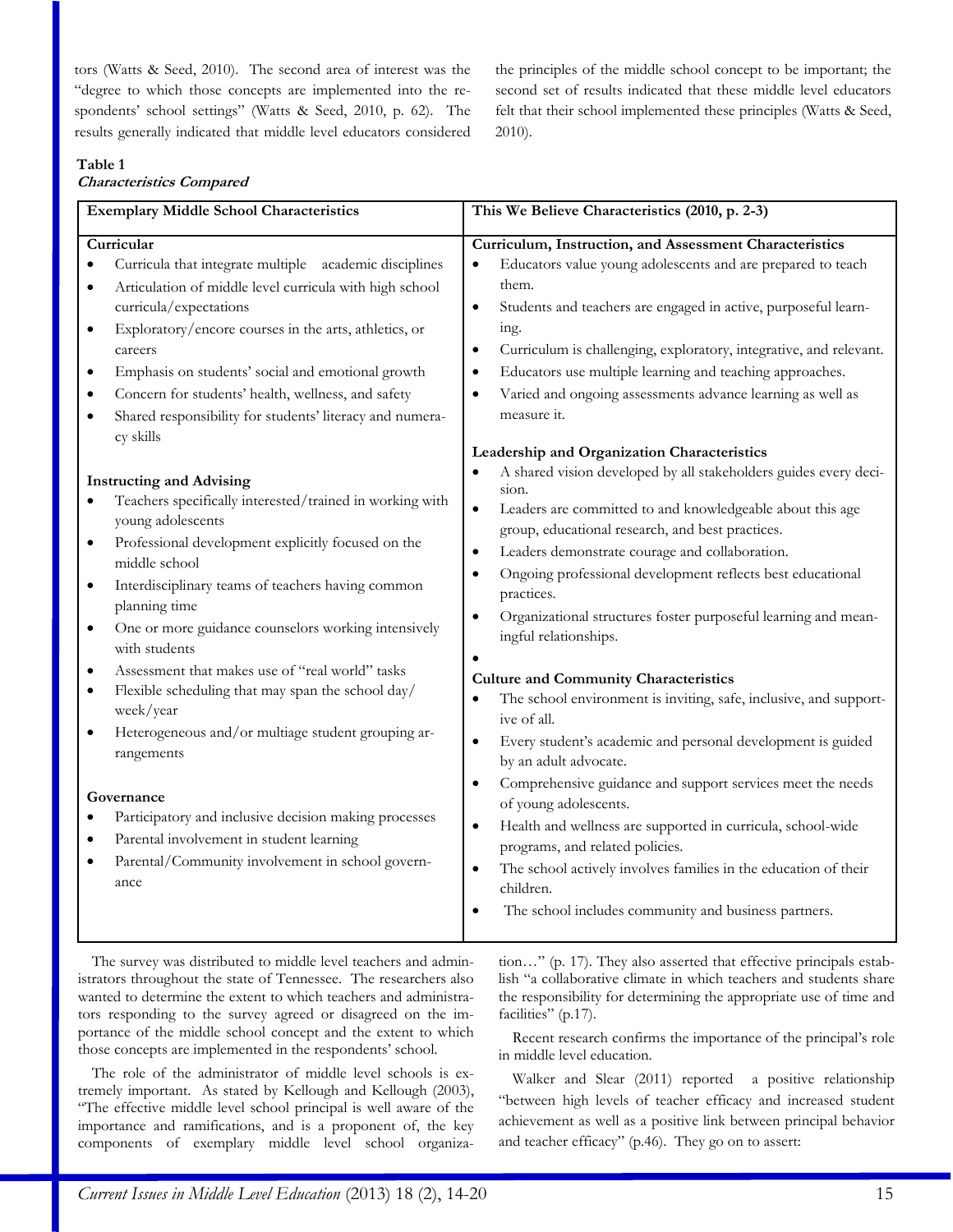Strong principals contribute to the success of their schools, in large part, through their instructional expertise, their management skills, and their interpersonal skills (Ebmeier, 2003; Hallinger, Biecman, & Davis, 1996; Holland, 2004). Principal leadership characteristics, such as an ability to encourage feelings of effectiveness and confidence on the part of the faculty are essential in order to maximize teacher impact on the achievement of students (Barnett & McCormick, 2004, p.46).

The relationship between the behaviors of principals and middle level learning communities has been examined in multiple studies (Keys, 2010; Lovell, 2009; Frias 2010). The studies generally indicate the importance of the role of the principal in promoting teacher efficacy and student achievement. Walker and Slear (2011) identified 11 characteristics found to be important in improving teacher efficacy: communication, consideration, discipline, empowering staff, flexibility, influence with supervisors, inspiring group purpose, modeling instructional expectations, monitoring and evaluating instruction, providing contingent rewards, and situational awareness. In order to implement the middle school concept as identified by George and Alexander (1989) and articulated by the Association of Middle Level Educators, many of these same characteristics are important. Support by the leadership of the school is essential for the implementation of a the middle school concept; leadership is also important in promoting the vision of the middle school and including the important aspects of the concept. In *This We Believe,* under leadership and organization the following precepts are stated:

A shared vision developed by all stakeholders guides every decision. Leaders are committed to and knowledgeable about this age group, educational research, and best practices. Lead-

ers demonstrate courage and collaboration. Ongoing professional development reflects best educational practices. Organizational structures foster purposeful learning and meaningful relationships (NMSA, 2003).

From these statements, it is apparent that the role of the principal in middle level leadership is important. Shared vision is articulated by the leader of the school; professional development is planned by the leader; the structures of the organization are planned by the principal. Team assignments, advising, and common planning time are organizational structures which the principal arranges. In order to implement middle level concepts, leadership is essential. In order to share the vision of the middle level concept, principals need to articulate the vision to stakeholders, be knowledgeable, demonstrate collaboration, and organize the structures to implement the concepts.

This study is a further examination of the responses of principals in relation to the middle level concept and the degree to which it is implemented. Knowing the extent of the commitment of principals to the concept in relation to the teachers' commitment gives some indication of the health of the concept in middle level schools in Tennessee.

The following questions guide this research, while the tables display survey results:

 Are there significant differences in principals' and teachers' perceptions of the importance of middle level best practices in the instructional program?

 Are there significant differences in the teachers' and principals' perceptions of the implementation of middle level best practices in their schools?

#### **Table 2**

#### **Comparison of teacher and principal beliefs about curriculum**

|                                                                                       | Teachers         |          |                 |                  | Principals      |                 |      |         |
|---------------------------------------------------------------------------------------|------------------|----------|-----------------|------------------|-----------------|-----------------|------|---------|
|                                                                                       | $\boldsymbol{n}$ | М        | SD              | $\boldsymbol{n}$ | М               | SD.             | t    | g       |
| 1) Curricula that integrate multiple academic disciplines.                            | 50<br>3          | 4.5      | 0.9             | 80               | 4.6<br>3        | 1.0<br>2        | 0.48 | $-0.06$ |
| 2) Articulation of middle level curricula with high school<br>curricula/expectations. | 50<br>4          | 4.6<br>6 | 0.9             | 79               | 4.7<br>3        | 0.8<br>9        | 0.63 | $-0.08$ |
| 3) Exploratory/encore courses in the arts, athletics, or ca-<br>reers.                | 50<br>2          | 4.3<br>3 | 1.1<br>2        | 80               | 4.1<br>8        | 1.0<br>5        | 1.16 | 0.14    |
| 4) Emphasis on students' social and emotional growth.                                 | 50<br>4          | 4.5<br>9 | 1.0<br>$\Omega$ | 79               | 4.7<br>6        | 0.9<br>4        | 1.38 | $-0.17$ |
| 5) Concern for students' health, wellness, and safety.                                | 50<br>2          | 4.8<br>8 | 0.9<br>9        | 80               | 4.9<br>3        | 0.8<br>5        | 0.39 | $-0.04$ |
| 6) Shared responsibility for students' literacy and numeracy<br>skills.               | 50               | 4.8      | 0.9<br>3        | 80               | 4.9<br>5        | 0.8<br>8        | 1.25 | $-0.15$ |
| Mean: Curriculum Importance                                                           | 50<br>5          | 4.6<br>4 | 0.7<br>6        | 80               | 4.7<br>$\theta$ | 0.7<br>$\theta$ | 0.62 | $-0.07$ |

# $*_{p} < .05.$  \*\**p* < .01. \*\*\**p* < .001

Table 2 illustrates that teachers and principals are much in agreement about the importance of the key curricular components of the middle school concept.

*Current Issues in Middle Level Education (2013) 18 (2), 14-20* 16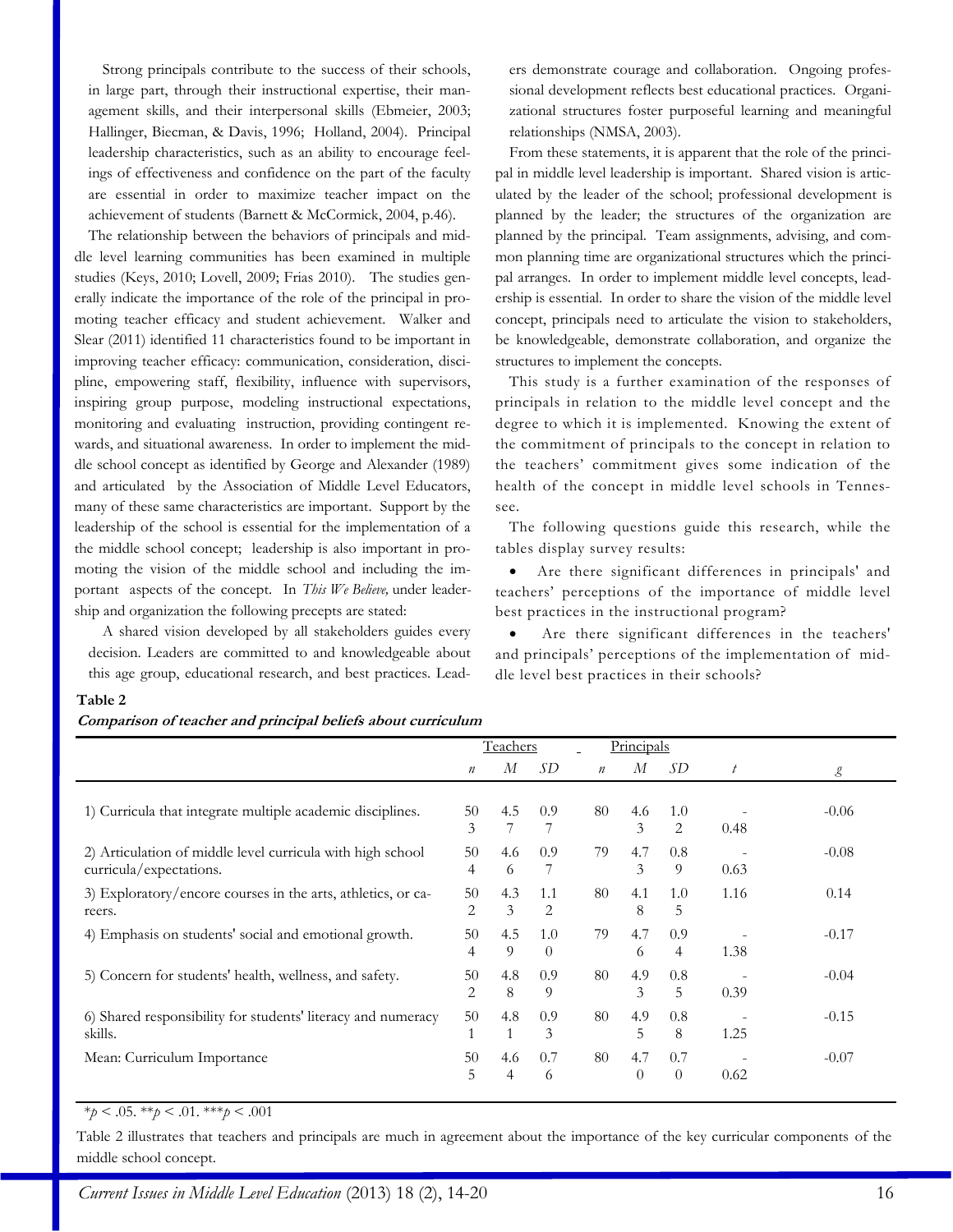#### **Table 3**

## **Comparison of teacher and principal perceptions of implementation of curricular practices**

|                                                                                       |                  | <b>Teachers</b> |      |                  | Principals |      |                  |                |      |
|---------------------------------------------------------------------------------------|------------------|-----------------|------|------------------|------------|------|------------------|----------------|------|
|                                                                                       | $\boldsymbol{n}$ | М               | SD   | $\boldsymbol{n}$ | М          | SD   | $\boldsymbol{t}$ |                | g    |
| 1) Curricula that integrate multiple academic disciplines.                            | 501              | 4.32            | 1.05 | 78               | 4.71       | 0.79 | 3.77             | $**$<br>$\ast$ | 0.37 |
| 2) Articulation of middle level curricula with high school<br>curricula/expectations. | 500              | 4.39            | 1.06 | 77               | 4.55       | 0.97 | 1.20             |                | 0.15 |
| 3) Exploratory/encore courses in the arts, athletics, or ca-<br>reers.                | 502              | 4.16            | 1.22 | 78               | 4.31       | 1.27 | 1.01             |                | 0.12 |
| 4) Emphasis on students' social and emotional growth.                                 | 501              | 4.37            | 1.14 | 78               | 4.60       | 0.89 | 2.11             | $\ast$         | 0.21 |
| 5) Concern for students' health, wellness, and safety.                                | 501              | 4.84            | 1.02 | 76               | 5.04       | 0.72 | 2.15             | $\ast$         | 0.21 |
| 6) Shared responsibility for students' literacy and numeracy<br>skills.               | 491              | 4.50            | 1.14 | 76               | 4.76       | 0.96 | 2.15             | $\ast$         | 0.23 |
| Mean: Curriculum Implementation                                                       | 502              | 4.43            | 0.86 | 78               | 4.66       | 0.67 | 2.72             | $**$           | 0.28 |

# \**p* < .05. \*\**p* < .01. \*\*\**p* < .001

While Table 3 shows that principals and teachers mainly agree about the implementation of key curricular middle level practices, there is some disagreement. Principals tend to perceive that curriculum integration is being implemented more than teachers do.

## **Table 4**

#### **Comparison of teacher and principal beliefs concerning instruction and advising**

|                                                                                   | Teachers         |                 |                 |                  | Principals      |                 |                  |                  |      |
|-----------------------------------------------------------------------------------|------------------|-----------------|-----------------|------------------|-----------------|-----------------|------------------|------------------|------|
|                                                                                   | $\boldsymbol{n}$ | М               | SD              | $\boldsymbol{n}$ | М               | SD              | $\boldsymbol{t}$ |                  | g    |
|                                                                                   |                  |                 |                 |                  |                 |                 |                  |                  |      |
| 1) Teachers specifically interested/trained in working with young<br>adolescents. | 50<br>4          | 5.0<br>$\theta$ | 0.9<br>$\theta$ | 80               | 5.1<br>1        | 0.9<br>$\theta$ | 1.04             |                  | 0.13 |
| 2) Professional development explicitly focused on the middle school.              | 50<br>3          | 4.8<br>7        | 0.9<br>5        | 80               | 5.1<br>9        | 0.8<br>$\theta$ | 2.80             | $\ast$<br>$\ast$ | 0.34 |
| 3) Interdisciplinary teams of teachers having common planning time.               | 50<br>2          | 4.8<br>7        | 1.0             | 80               | 4.9<br>6        | 1.0<br>$\theta$ | 0.70             |                  | 0.08 |
| 4) One or more guidance counselors working intensively with stu-<br>dents.        | 50<br>4          | 4.8<br>6        | 1.0<br>3        | 80               | 4.9<br>5        | 0.9<br>$\theta$ | 0.86             |                  | 0.09 |
| 5) Assessment that makes use of "real world" tasks.                               | 50<br>3          | 4.8<br>5        | 0.9<br>8        | 80               | 5.0<br>$\Omega$ | 0.9<br>$\theta$ | 1.28             |                  | 0.15 |
| 6) Flexible scheduling that may span the school day/week/year.                    | 50<br>2          | 4.4<br>$\theta$ | 1.1<br>6        | 79               | 4.6<br>2        | 1.1<br>$\theta$ | 1.60             |                  | 0.19 |
| 7) Heterogeneous and/or multiage student grouping arrangements.                   | 50               | 3.9<br>8        | 1.3<br>1        | 79               | 4.1<br>3        | 1.3<br>5        | 0.91             |                  | 0.11 |
| Mean: Instructional Importance                                                    | 50<br>4          | 4.6<br>$\Omega$ | 0.7<br>9        | 80               | 4.8<br>5        | 0.7<br>7        | 1.71             |                  | 0.21 |

\**p* < .05. \*\**p* < .01. \*\*\**p* < .001

Table 4 again displays much agreement between teachers and principals about the importance of recommended middle level instructional and advising practices. The most significant difference concerns professional development explicitly focused on the middle school with principals ranking its importance higher than teachers.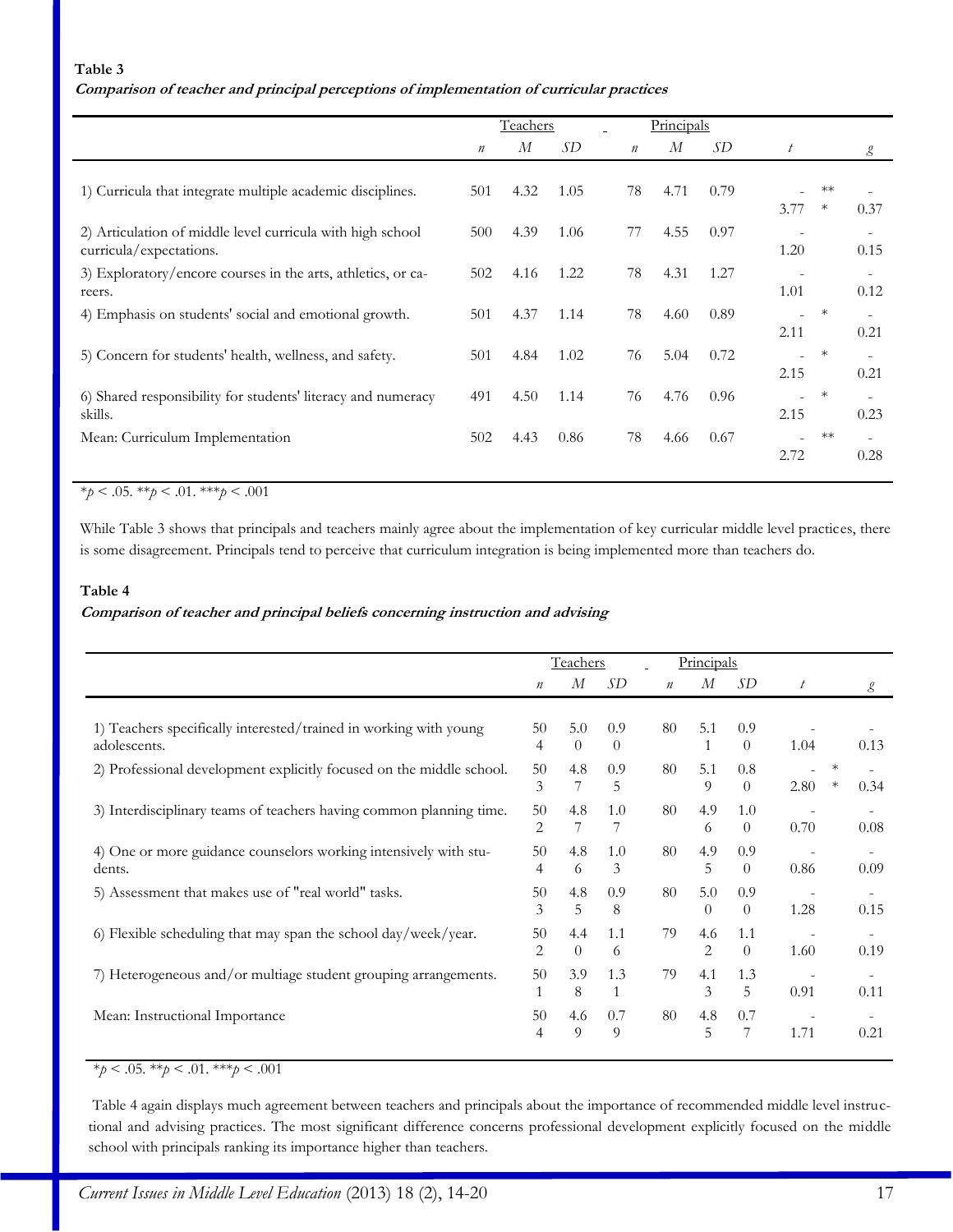#### **Table 5**

## **Comparison of teacher and principal perceptions of implementation of instruction and advising**

|                                                                        | Teachers         |              |              |         | Principals |                |                          |        |      |
|------------------------------------------------------------------------|------------------|--------------|--------------|---------|------------|----------------|--------------------------|--------|------|
|                                                                        | $\boldsymbol{n}$ | М            | SD           | $\it n$ | М          | SD             | $\boldsymbol{t}$         | D      | g    |
|                                                                        |                  |              |              |         |            |                |                          |        |      |
| 1) Teachers specifically interested/trained in working with young ado- | 50               | 4.7          | 0.9          | 80      | 4.7        | 0.8            |                          |        |      |
| lescents.                                                              | 3                | 4            | 9            |         | 8          | 9              | 0.27                     |        | 0.03 |
| 2) Professional development explicitly focused on the middle school.   | 50               | 4.4          | 1.1          | 80      | 4.6        | 1.0            |                          |        |      |
|                                                                        | $\overline{4}$   | 8            | 5            |         | 6          | $\overline{4}$ | 1.37                     |        | 0.16 |
| 3) Interdisciplinary teams of teachers having common planning time.    | 50               | 4.4          | 1.3          | 80      | 4.8        | 1.2            |                          | $\ast$ |      |
|                                                                        | 3                | 8            | 9            |         | $\Omega$   | 3              | 2.12                     |        | 0.23 |
| 4) One or more guidance counselors working intensively with students.  | 50               | 4.1          | 1.3          | 80      | 4.4        | 1.1            |                          |        |      |
|                                                                        | 3                | 7            | 5            |         | 5          | 7              | 1.75                     |        | 0.21 |
| 5) Assessment that makes use of "real world" tasks.                    | 50               | 4.0          | 1.1          | 79      | 4.2        | 0.9            | $\overline{\phantom{a}}$ |        |      |
|                                                                        | 2                | 1            | 2            |         | 4          | 2              | 1.76                     |        | 0.21 |
| 6) Flexible scheduling that may span the school day/week/year.         | 50               | 3.7          | 1.3          | 79      | 4.1        | 1.3            |                          | $\ast$ |      |
|                                                                        | 3                | 9            | 8            |         | 5          | 5              | 2.19                     |        | 0.27 |
| 7) Heterogeneous and/or multiage student grouping arrangements.        | 50               | 3.7          | 1.3          | 79      | 4.0        | 1.4            |                          |        |      |
|                                                                        | 3                | 8            | 7            |         | 5          | $\theta$       | 1.63                     |        | 0.20 |
| Mean: Instructional Implementation                                     | 50               | 4.2          | 0.9          | 80      | 4.4        | 0.7            |                          | $\ast$ |      |
|                                                                        | $\overline{4}$   | $\mathbf{1}$ | $\mathbf{1}$ |         | 5          | 7              | 2.26                     |        | 0.27 |
|                                                                        |                  |              |              |         |            |                |                          |        |      |

 $*_{p}$  < .05.  $*_{p}$  < .01.  $*_{p}$  < .001

Principals and teachers are also concur about the implementation of middle level instructional and advising best practices as shown in Table 5.

#### **Table 6**

## **Comparison of teacher and principal beliefs on governance**

| Teachers         |              |                | Principals       |                |          |                             |        |                |
|------------------|--------------|----------------|------------------|----------------|----------|-----------------------------|--------|----------------|
| $\boldsymbol{n}$ | М            | SD             | $\boldsymbol{n}$ | М              | SD       | $\mathcal{L}_{\mathcal{L}}$ |        | g              |
|                  |              |                |                  |                |          |                             |        |                |
| 50               | 4.6          | 0.9            | 80               | 4.8            | 0.9      |                             |        |                |
| 3                | 8            | 8              |                  | 3              | $\theta$ | 1.28                        |        | 0.15           |
| 50               | 4.8          | 1.0            | 80               | 5.4            | 0.7      |                             |        |                |
| 3                | $\mathbf{1}$ |                |                  | 0              | 9        | 5.86                        | $\ast$ | 0.57           |
|                  |              |                |                  |                |          |                             | $\ast$ |                |
| 50               | 5.0          | 1.0            | 80               | 4.9            | 0.9      | 0.32                        |        | 0.04           |
| 3                |              | $\Omega$       |                  | 8              |          |                             |        |                |
| 50               | 4.5          | 1.1            | 79               | 4.4            | 1.0      | 0.88                        |        | 0.11           |
| $\theta$         | 4            | 8              |                  | $\overline{2}$ |          |                             |        |                |
| 50               | 4.7          | 0.8            | 80               | 4.9            | 0.7      |                             |        |                |
| 3                |              | $\overline{4}$ |                  |                | 5        | 1.43                        |        | 0.17           |
|                  |              |                |                  |                |          |                             |        | $\overline{D}$ |

\**p* < .05. \*\**p* < .01. \*\*\**p* < .001

Table 6 again illustrates much agreement between teachers and principals about the importance of recommended middle level governance practices. A significant difference arises over the importance of data-driven and evidenced-based school improvement planning with principals ranking its importance significantly higher than teachers.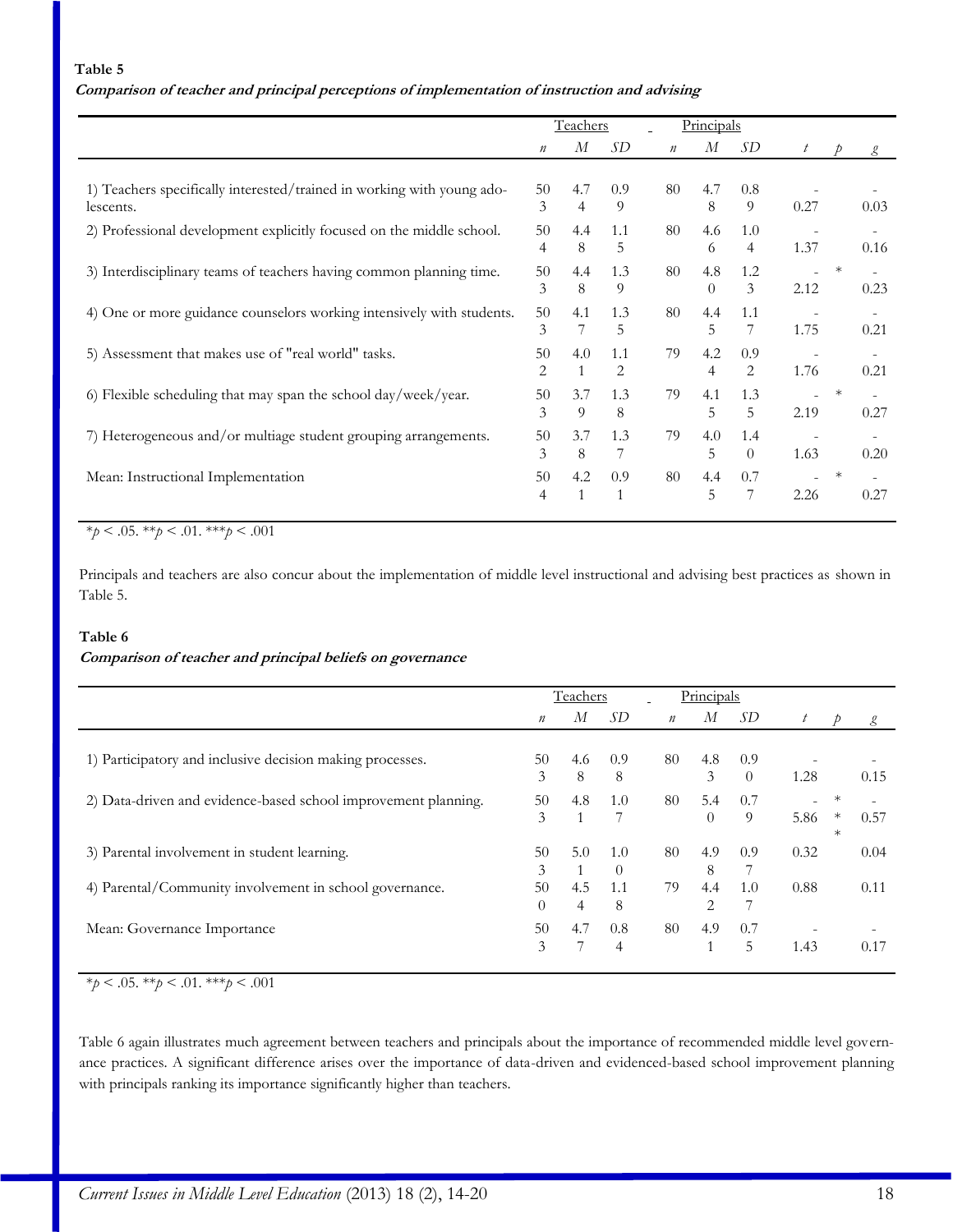#### **Table 7**

| Comparison of teacher and principal perceptions of implementation of governance principles |  |  |  |  |  |
|--------------------------------------------------------------------------------------------|--|--|--|--|--|
|                                                                                            |  |  |  |  |  |

|                                                                | Teachers         |                |          |               | Principals |     |                  |               |      |
|----------------------------------------------------------------|------------------|----------------|----------|---------------|------------|-----|------------------|---------------|------|
|                                                                | $\boldsymbol{n}$ | М              | SD       | $\mathfrak n$ | М          | SD  | $\boldsymbol{t}$ | $\mathcal{D}$ | g    |
|                                                                |                  |                |          |               |            |     |                  |               |      |
| 1) Participatory and inclusive decision making processes.      | 50               | 4.2            | 1.2      | 80            | 4.9        | 0.9 |                  |               |      |
|                                                                | 3                | $\overline{0}$ | 2        |               | $\Omega$   | 2   | 6.03             | $\ast$        | 0.59 |
|                                                                |                  |                |          |               |            |     |                  | $^\ast$       |      |
| 2) Data-driven and evidence-based school improvement planning. | 50               | 4.9            | 1.0      | 80            | 5.3        | 0.8 |                  |               |      |
|                                                                | 3                | $\mathfrak{Z}$ | 4        |               | 6          | 2   | 3.52             | $\ast$        | 0.42 |
|                                                                |                  |                |          |               |            |     |                  | $\ast$        |      |
| 3) Parental involvement in student learning.                   | 50               | 3.8            | 1.2      | 80            | 4.2        | 1.0 |                  |               |      |
|                                                                | 2                | 9              | $\Omega$ |               | 9          | 6   | 2.77             | $\ast$        | 0.33 |
|                                                                |                  |                |          |               |            |     |                  | $\ast$        |      |
| 4) Parental/Community involvement in school governance.        | 50               | 3.8            | 1.2      | 78            | 3.9        | 1.1 |                  |               |      |
|                                                                | $\mathbf{1}$     | 5              | 9        |               | 4          | 5   | 0.53             |               | 0.06 |
| Mean: Governance Implementation                                | 50               | 4.2            | 0.9      | 80            | 4.6        | 0.7 |                  | $\ast$        |      |
|                                                                | 3                | 2              | 7        |               | 2          | 8   | 3.53             | $\ast$        | 0.42 |
|                                                                |                  |                |          |               |            |     |                  | $\ast$        |      |
|                                                                |                  |                |          |               |            |     |                  |               |      |
|                                                                |                  |                |          |               |            |     |                  |               |      |

## $*_{p}$  < .05.  $*_{p}$  < .01.  $*_{p}$  < .001

Table 7 reveals the most disagreement between teachers and principals. Discrepancies exist on the implementation of data-driven planning and parental involvement in student learning. The largest discrepancy however, centers on the implementation of participatory decision making where principals rate this higher than teachers.

Generally, teachers and principals tend to agree about the importance of the middle school concept. In the area of curriculum, instruction, and assessment, both school leaders and teachers supported the integration of curriculum, high expectations for students, exploratory opportunities for students, concern for wellness, and shared responsibility for literacy and numeracy. This convergence of educational focus is helpful in promoting instructional practices across schools which foster student learning and growth. Table 2 does indicate that there is a divergence in teacher and principal perceptions of actual implementation in the area of curriculum integration. Principals perceive that it is being implemented more frequently than do teachers. This difference might be attributed to the ability of the principal to observe what is going on in the whole school; teachers may only know what is happening in a few classrooms. An interesting follow up question to principals would be to ask what evidence they used to make their rating on this issue.

There are some significant differences in principals' and teachers' perceptions of the importance of middle level best practices in their schools. Significant differences concern the importance of professional development explicitly focused on the middle school and data-driven and evidenced-based school improvement planning. Principals rank the importance of these practices higher than teachers. A possible reason for this divergence may be the result of these items more often being in the purview of administrators. The leadership of a school has responsibility for seeing and articulating the direction of the school. Professional development focused on middle level education is important because of the unique needs of this group of students. Administrators often see patterns and problems that teachers may miss. Data-driven and evidence based school planning originally fell to the leadership of the school, but is now the purview of the entire school. Teachers now must use data and evidence to inform their instruction; schools take that data to develop plans and measure progress. What was once the responsibility of the principal is now the responsibility of all the educators in the school.

There is also much agreement between principals and teachers about the implementation of the middle school concept in their schools. However, there are some significant differences in the teachers' and principals' perceptions of the implementation of middle level best practices in their schools. Discrepancies also exist in relation to parental involvement in student learning. This discrepancy again may be the result of perspective. Principals are often aware of the involvement of parents in the school and the overall parent involvement in student learning. Teachers may not have the pertinent information.

The largest discrepancy found focuses on the implementation of participatory decision-making. Principals rate each of these items higher than teachers. Teachers are often not aware of the influence they may have in the decision-making process. Principals may not communicate to teachers the reasons for specific decisions. Unless there are specific organizational structures in place, the school may not have true participatory decisionmaking. Consultation with stakeholders without the structure to support participatory decision-making is probably not considered the sharing of the decision making process.